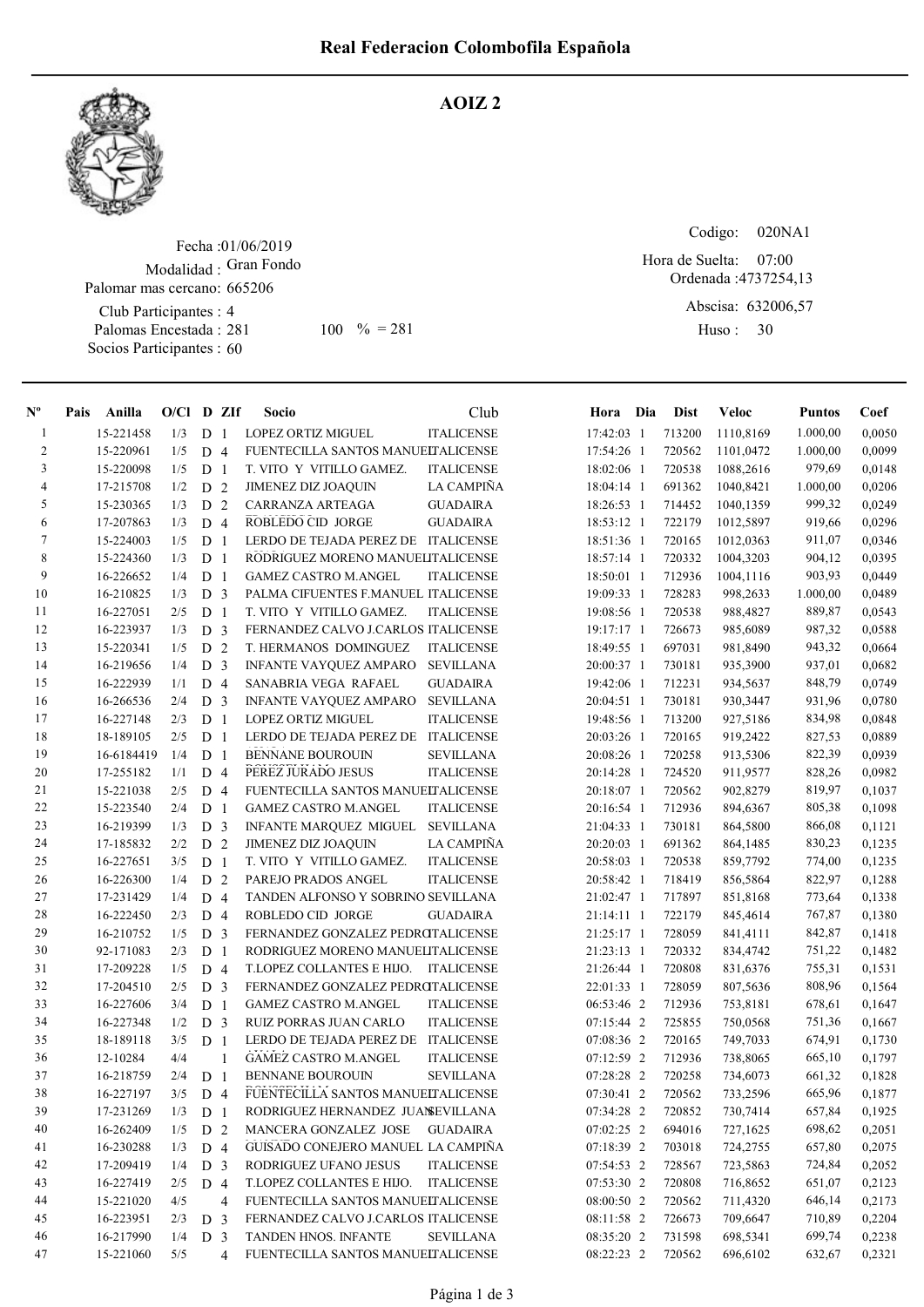| $\mathbf{N}^{\mathbf{o}}$ | Pais | Anilla     | $O/C1$ D ZIf |                |                | Socio                                | Club              | Hora       | Dia | <b>Dist</b> | <b>Veloc</b> | <b>Puntos</b> | Coef   |
|---------------------------|------|------------|--------------|----------------|----------------|--------------------------------------|-------------------|------------|-----|-------------|--------------|---------------|--------|
| 48                        |      | 15-220028  | 4/5          |                | $\mathbf{1}$   | T. VITO Y VITILLO GAMEZ.             | $\sf ITALICENSE$  | 08:22:56 2 |     | 720538      | 696,2168     | 626,76        | 0,2371 |
| 49                        |      | 17-210329  | 1/4          | D <sub>4</sub> |                | DOMINGUEZ JIMENEZ JUAN               | <b>ITALICENSE</b> | 08:25:38 2 |     | 720737      | 694,5970     | 630,85        | 0,2419 |
| 50                        |      | 16-222351  | 1/3          | D <sub>4</sub> |                | PEREZ NIETO JACOB                    | <b>GUADAIRA</b>   | 08:18:50 2 |     | 714545      | 693,1722     | 629,55        | 0,2490 |
| 51                        |      | 17-215436  | 1/4          | D              | 2              | CASADO VEGA JUAN MANUE LA CAMPIÑA    |                   | 08:15:30 2 |     | 703139      | 684,3202     | 657,46        | 0,2581 |
| 52                        |      | 17-209219  | 3/5          | D <sub>4</sub> |                | T.LOPEZ COLLANTES E HIJO.            | <b>ITALICENSE</b> | 08:47:17 2 |     | 720808      | 680,4676     | 618,01        | 0,2567 |
| 53                        |      | 17-231184  | 1/3          | D <sub>1</sub> |                | MUJICA RODRIGUEZ JOSE                | <b>SEVILLANA</b>  | 08:25:25 2 |     | 704979      | 679,5524     | 611,75        | 0,2675 |
| 54                        |      | 17-231165  | 2/3          | D <sub>1</sub> |                | <b>MUJICA RODRIGUEZ JOSE</b>         | <b>SEVILLANA</b>  | 08:25:40 2 |     | 704979      | 679,3887     | 611,61        | 0,2726 |
| 55                        |      | 17-231499  | 2/4          | D <sub>4</sub> |                | TANDEN ALFONSO Y SOBRINO SEVILLANA   |                   | 08:49:52 2 |     | 717897      | 676,0708     | 614,02        | 0,2726 |
| 56                        |      | 17-207716  | 1/3          | D              | 2              | IGLESIAS MURILLO JOSE MANUILADAIRA   |                   | 08:35:02 2 |     | 706371      | 674,6404     | 648,16        | 0,2821 |
| 57                        |      | 15-238875  | 2/5          | D              | 2              | MANCERA GONZALEZ JOSE                | <b>GUADAIRA</b>   | 08:22:30 2 |     | 694016      | 670,8710     | 644,54        | 0,2923 |
| 58                        |      | 17-209558  | 1/3          | D <sub>3</sub> |                | RUIZ GARCIA MANUEL                   | <b>ITALICENSE</b> | 09:15:51 2 |     | 728133      | 669,3322     | 670,49        | 0,2835 |
| 59                        |      | 16-210856  | 2/3          | D <sub>3</sub> |                | PALMA CIFUENTES F.MANUEL ITALICENSE  |                   | 09:20:28 2 |     | 728283      | 666,6409     | 667,80        | 0,2883 |
| 60                        |      | 16-227294  | 1/4          | D <sub>1</sub> |                | <b>GOMEZ ROMERO ANDRES</b>           | <b>ITALICENSE</b> | 08:58:50 2 |     | 713544      | 666,3446     | 599,86        | 0,2992 |
| 61                        |      | 16-225827  | 2/5          | D <sub>2</sub> |                | T. HERMANOS DOMINGUEZ                | <b>ITALICENSE</b> | 08:34:08 2 |     | 697031      | 666,2927     | 640,14        | 0,3114 |
| 62                        |      | 17-200832  | 1/4          | D              | $\overline{4}$ | DAVALOS LOZANO JOSE                  | <b>ITALICENSE</b> | 09:12:43 2 |     | 721607      | 665,2493     | 604,19        | 0,3058 |
| 63                        |      | 17-107832  | 1/4          | D <sub>4</sub> |                | REINA ANDRADE MANUEL                 | <b>GUADAIRA</b>   | 09:09:31 2 |     | 718681      | 664,5122     | 603,52        | 0,3120 |
| 64                        |      | 17-209065  | 5/5          |                | 1              | T. VITO Y VITILLO GAMEZ.             | <b>ITALICENSE</b> | 09:12:25 2 |     | 720538      | 664,4476     | 598,16        | 0,3161 |
| 65                        |      | 15-221465  | 1/4          | D <sub>1</sub> |                | RODRIGUEZ CAMPANO J.                 | <b>ITALICENSE</b> | 09:10:29 2 |     | 719057      | 664,2661     | 597,99        | 0,3217 |
| 66                        |      | 17-209908  | 3/5          | D <sub>2</sub> |                | T. HERMANOS DOMINGUEZ                | <b>ITALICENSE</b> | 08:40:14 2 |     | 697031      | 662,4301     | 636,43        | 0,3370 |
| 67                        |      | 17-204454  | 3/3          | D <sub>3</sub> |                | FERNANDEZ CALVO J.CARLOS ITALICENSE  |                   | 09:29:19 2 |     | 726673      | 659,8220     | 660,96        | 0,3281 |
| 68                        |      | 17-207693  | 2/3          | D              | $\overline{2}$ | IGLESIAS MURILLO JOSE MANUILADAIRA   |                   | 09:03:13 2 |     | 706371      | 656,9569     | 631,17        | 0,3426 |
| 69                        |      | 16-219065  | 3/4          | D <sub>4</sub> |                | TANDEN ALFONSO Y SOBRINO SEVILLANA   |                   | 09:20:54 2 |     | 717897      | 656,8735     | 596,58        | 0,3420 |
| 70                        |      | 16-225764  | 1/4          | D <sub>3</sub> |                | CLARO CONTRERAS Fº JAVIER ITALICENSE |                   | 09:40:53 2 |     | 728252      | 654,3831     | 655,52        | 0,3421 |
| 71                        |      | 15-214747  | 1/4          | D <sub>2</sub> |                | AVILA ARREBOLA MANUEL                | <b>SEVILLANA</b>  | 09:20:23 2 |     | 709921      | 649,8827     | 624,38        | 0,3559 |
| 72                        |      | 17-209205  | 4/5          |                | $\overline{4}$ | T.LOPEZ COLLANTES E HIJO.            | <b>ITALICENSE</b> | 09:37:24 2 |     | 720808      | 649,7278     | 590,09        | 0,3555 |
| 73                        |      | 18-154728  | 2/4          | D <sub>4</sub> |                | REINA ANDRADE MANUEL                 | <b>GUADAIRA</b>   | 09:41:27 2 |     | 718681      | 645,4542     | 586,21        | 0,3615 |
| 74                        |      | 16-219318  | 3/4          | D <sub>3</sub> |                | INFANTE VAYQUEZ AMPARO               | <b>SEVILLANA</b>  | 10:00:08 2 |     | 730181      | 644,9603     | 646,08        | 0,3607 |
| 75                        |      | 16-218338  | 2/3          | D <sub>1</sub> |                | RODRIGUEZ HERNANDEZ JUANSEVILLANA    |                   | 09:53:50 2 |     | 720852      | 640,2830     | 576,40        | 0,3703 |
| 76                        |      | 17-209589  | 1/3          | D <sub>3</sub> |                | JOAQUIN CLARO E HIJO                 | <b>ITALICENSE</b> | 10:22:37 2 |     | 728624      | 631,0527     | 632,15        | 0,3712 |
| 77                        |      | 17-209207  | 5/5          |                | $\overline{4}$ | T.LOPEZ COLLANTES E HIJO.            | <b>ITALICENSE</b> | 10:10:42 2 |     | 720808      | 630,7937     | 572,90        | 0,3802 |
| 78                        |      | 15-263457  | 1/2          | D              | $\overline{2}$ | FERNANDEZ HERNANDEZ                  | <b>SEVILLANA</b>  | 08:45:06 2 |     | 665206      | 629,2744     | 604,58        | 0,4173 |
| 79                        |      | 17-207663  | 2/3          | D 4            |                | PEREZ NIETO JACOB                    | <b>GUADAIRA</b>   | 10:11:58 2 |     | 714545      | 624,6205     | 567,29        | 0,3935 |
| 80                        |      | 14-179852  | 3/4          | D 4            |                | REINA ANDRADE MANUEL                 | <b>GUADAIRA</b>   | 10:24:15 2 |     | 718681      | 621,5619     | 564,51        | 0,3961 |
| 81                        |      | 17-209544  | 2/3          | D <sub>3</sub> |                | RUIZ GARCIA MANUEL                   | <b>ITALICENSE</b> | 10:49:55 2 |     | 728133      | 616,0612     | 617,13        | 0,3959 |
| 82                        |      | 16-222410  | 3/3          | D 4            |                | ROBLEDO CID JORGE                    | <b>GUADAIRA</b>   | 10:41:30 2 |     | 722179      | 615,4061     | 558,92        | 0,4041 |
| 83                        |      | 16-218255  | 2/2          | D <sub>2</sub> |                | FERNANDEZ HERNANDEZ                  | <b>SEVILLANA</b>  | 09:10:06 2 |     | 665206      | 614,7362     | 590,61        | 0,4440 |
| 84                        |      | 17-7347330 | 3/4          | D <sub>1</sub> |                | <b>BENNANE BOUROUIN</b>              | <b>SEVILLANA</b>  | 10:41:17 2 |     | 720258      | 613,8824     | 552,64        | 0,4150 |
| 85                        |      | 17-210701  | 1/3          | D              | - 1            | FERNANDEZ BASTERRA MANUELALICENSE    |                   | 10:42:06 2 |     | 720716      | 613,8455     | 552,60        | 0,4197 |
| 86                        |      | 16-219058  | 1/1          | D 4            |                | GONZALEZ RECACHA NATALIASEVILLANA    |                   | 10:43:06 2 |     | 717897      | 610,9242     | 554,85        | 0,4263 |
| 87                        |      | 16-210793  | 3/5          | D <sub>3</sub> |                | FERNANDEZ GONZALEZ PEDROTALICENSE    |                   | 11:09:10 2 |     | 728059      | 606,1265     | 607,18        | 0,4253 |
| $\bf 88$                  |      | 18-189110  | 4/5          |                | $\overline{1}$ | LERDO DE TEJADA PEREZ DE ITALICENSE  |                   | 10:58:58 2 |     | 720165      | 604,6895     | 544,36        | 0,4349 |
| 89                        |      | 16-226577  | 2/3          | D <sub>3</sub> |                | JOAQUIN CLARO E HIJO                 | <b>ITALICENSE</b> | 11:16:37 2 |     | 728624      | 602,8578     | 603,90        | 0,4347 |
| 90                        |      | 14-182599  | 1/3          | D 4            |                | ALBA PEREZ MANUEL                    | <b>SEVILLANA</b>  | 10:53:23 2 |     | 712970      | 601,4679     | 546,26        | 0,4492 |
| 91                        |      | 16-226310  | 2/4          | D <sub>2</sub> |                | PAREJO PRADOS ANGEL                  | <b>ITALICENSE</b> | 11:08:20 2 |     | 718419      | 598,5162     | 575,03        | 0,4508 |
| 92                        |      | 16-6184270 | 2/4          | D 4            |                | DAVALOS LOZANO JOSE                  | <b>ITALICENSE</b> | 11:21:45 2 |     | 721607      | 594,5269     | 539,96        | 0,4537 |
| 93                        |      | 17-209443  | 2/4          | D <sub>3</sub> |                | RODRIGUEZ UFANO JESUS                | <b>ITALICENSE</b> | 11:37:26 2 |     | 728567      | 592,6039     | 593,63        | 0,4543 |
| 94                        |      | 16-218678  | 2/3          | D 4            |                | ALBA PEREZ MANUEL                    | <b>SEVILLANA</b>  | 11:18:07 2 |     | 712970      | 589,1746     | 535,10        | 0,4692 |
| 95                        |      | 17-208911  | 5/5          |                | 1              | LERDO DE TEJADA PEREZ DE ITALICENSE  |                   | 11:36:28 2 |     | 720165      | 586,2308     | 527,74        | 0,4694 |
| 96                        |      | 16-219328  | 4/4          |                | 3              | INFANTE VAYQUEZ AMPARO               | <b>SEVILLANA</b>  | 11:58:35 2 |     | 730181      | 583,8723     | 584,88        | 0,4679 |
| 97                        |      | 17-209930  | 4/5          |                | $\overline{2}$ | T. HERMANOS DOMINGUEZ                | <b>ITALICENSE</b> | 11:06:41 2 |     | 697031      | 581,4972     | 558,67        | 0,4952 |
| 98                        |      | 17-209581  | 3/3          | D <sub>3</sub> |                | JOAQUIN CLARO E HIJO                 | <b>ITALICENSE</b> | 12:04:52 2 |     | 728624      | 579,7146     | 580,72        | 0,4786 |
| 99                        |      | 16-226308  | 3/4          | D <sub>2</sub> |                | PAREJO PRADOS ANGEL                  | <b>ITALICENSE</b> | 11:49:09 2 |     | 718419      | 578,8333     | 556,12        | 0,4904 |
| 100                       |      | 16-223777  | 1/1          | D 4            |                | LOPEZ ROMERO ADOLFO                  | LA CAMPIÑA        | 11:18:14 2 |     | 695485      | 574,6702     | 521,93        | 0,5117 |
| 101                       |      | 16-230445  | 1/3          | D <sub>4</sub> |                | SUAREZ GONZALEZ FRANCISCOA CAMPIÑA   |                   | 11:31:36 2 |     | 702658      | 574,2547     | 521,55        | 0,5115 |
| 102                       |      | 18-189831  | 2/3          | D <sub>1</sub> |                | FERNANDEZ BASTERRA MANUELALICENSE    |                   | 12:03:20 2 |     | 720716      | 574,1232     | 516,84        | 0,5037 |
| 103                       |      | 17-210478  | 2/4          | D <sub>1</sub> |                | RODRIGUEZ CAMPANO J.                 | <b>ITALICENSE</b> | 12:00:28 2 |     | 719057      | 574,1127     | 516,83        | 0,5098 |
| 104                       |      | 16-222986  | 3/3          | D <sub>2</sub> |                | IGLESIAS MURILLO JOSE MANUILADAIRA   |                   | 11:43:09 2 |     | 706371      | 571,8909     | 549,45        | 0,5240 |
| 105                       |      | 17-216033  | 2/3          | D <sub>4</sub> |                | SUAREZ GONZALEZ FRANCISCOA CAMPIÑA   |                   | 11:41:18 2 |     | 702658      | 569,7381     | 517,45        | 0,5318 |
| 106                       |      | 17-209863  | 1/2          | D <sub>2</sub> |                | FALCON JIMENEZ J. ANTONIO ITALICENSE |                   | 11:58:31 2 |     | 711844      | 569,2399     | 546,90        | 0,5299 |
| 107                       |      | 17-204509  | 4/5          |                | 3              | FERNANDEZ GONZALEZ PEDROTALICENSE    |                   | 12:35:02 2 |     | 728059      | 565,6878     | 566,67        | 0,5230 |
| 108                       |      | 17-255887  | 4/4          |                | 1              | BENNANE BOUROUIN                     | <b>SEVILLANA</b>  | 12:25:21 2 |     | 720258      | 563,8689     | 507,61        | 0,5336 |
| 109                       |      | 18-189832  | 3/3          | D <sub>1</sub> |                | FERNANDEZ BASTERRA MANUELALICENSE    |                   | 12:26:44 2 |     | 720716      | 563,6171     | 507,38        | 0,5382 |
| 110                       |      | 16-227980  | 2/4          | D <sub>1</sub> |                | <b>GOMEZ ROMERO ANDRES</b>           | <b>ITALICENSE</b> | 12:33:01 2 |     | 713544      | 555,2800     | 499,88        | 0,5486 |
| 111                       |      | 16-223568  | 1/2          | D <sub>4</sub> |                | VICENTE ROMERO FRANCISCOLA CAMPIÑA   |                   | 12:20:13 2 |     | 699876      | 550,1233     | 499,63        | 0,5644 |
| 112                       |      | 17-215918  | 1/1          | $D_4$          |                | LEON RODRIGUEZ JUAN CARLOLA CAMPIÑA  |                   | 12:27:19 2 |     | 702855      | 549,3988     | 498,97        | 0,5671 |
| 113                       |      | 16-230219  | 2/3          | D <sub>4</sub> |                | GUISADO CONEJERO MANUEL LA CAMPIÑA   |                   | 12:29:20 2 |     | 703018      | 548,6613     | 498,30        | 0,5720 |
| 114                       |      | 17-210479  | $3/4$ D 1    |                |                | RODRIGUEZ CAMPANO J.                 | <b>ITALICENSE</b> | 13:00:56 2 |     | 719057      | 547,6721     | 493,03        | 0,5642 |

AOIZ 2 020NA198 01/06/2019